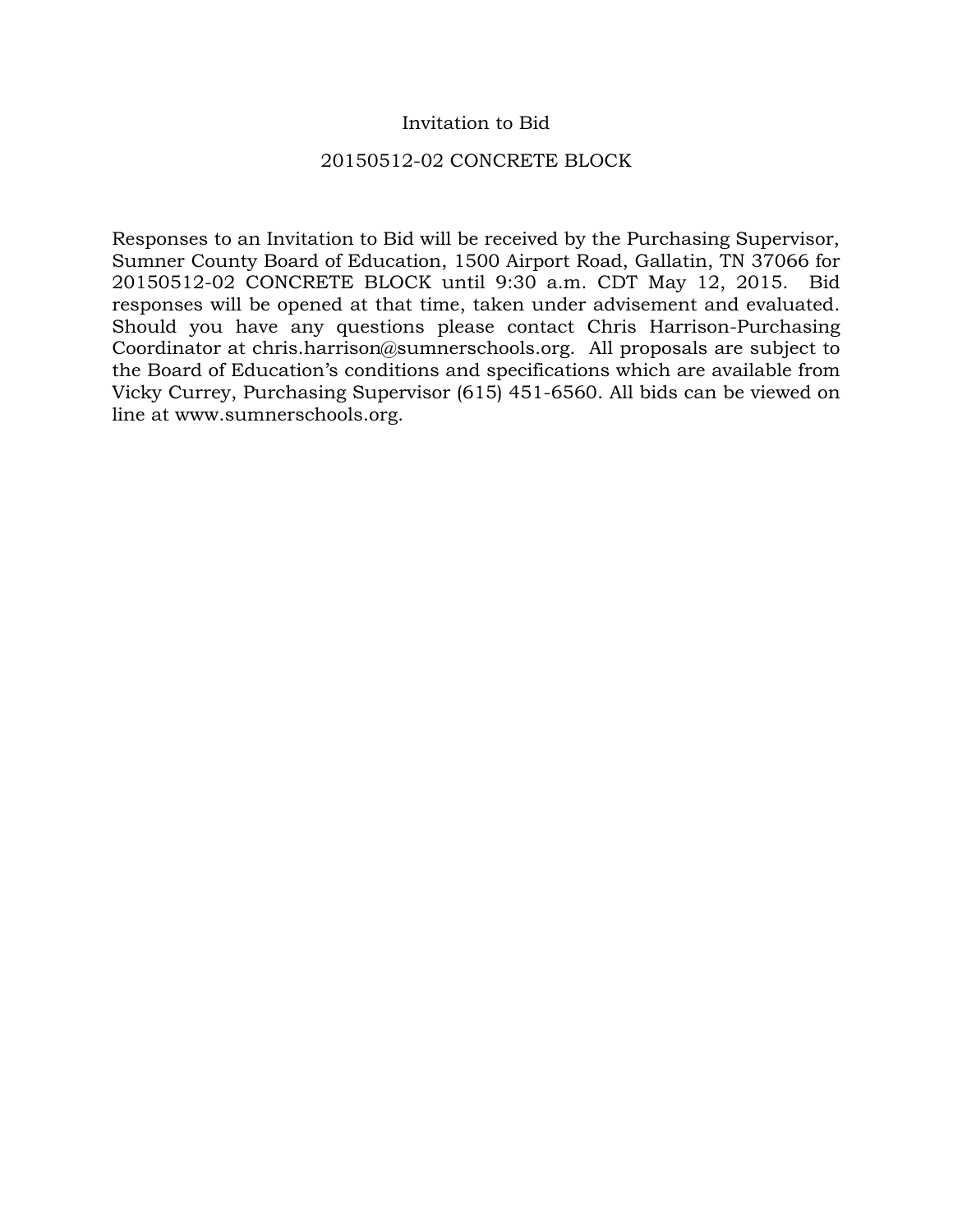### **NOTICE TO RESPONDENTS**

Responses to an Invitation to Bid will be received by the Purchasing Supervisor in the SUPPORT SERVICE FACILITY CONFERENCE ROOM, Sumner County Board of Education, 1500 Airport Road Gallatin, TN 37066. They will be received until **9:30 A.M. Local Time MAY 12, 2015** for **20150512-02 CONCRETE BLOCK**, at which time the responses will be opened, taken under advisement and evaluated. *BIDS WILL BE POSTED ON www.sumnerschools.org* 

**GENERAL REQUIREMENTS AND CONDITIONS** 

-------------------------------------------------------------------------------------------------------------------------------

- 1. The Sumner County Board of Education reserves the right to accept or reject any and/or all responses in whole or in part, and to waive informalities therein.
- 2. Any responses received after the scheduled closing time for the receipt for responses will not be considered.
- 3. If a mistake is discovered after the responses are received, only the Sumner County Board of Education may allow the respondent to withdraw the entire response.
- 4. Partial payments will not be approved unless justification for such payment can be shown. Terms will be net 30 days.
- 5. Payment will not be made until the said **20150512-02 CONCRETE BLOCK** are inspected and approved as meeting all specifications by persons appointed by the Sumner County Board of Education.
- 6. Responses submitted must be in a sealed envelope and marked on the outside as follows: **RESPONSE: 20150512-02 CONCRETE BLOCK DEADLINE: 9:30 A.M.; MAY 12, 2015**
- 7. Facsimile responses will not be considered.
- 8. If a successful bidder violates any terms of their bid, the contract, school board policy or any law they may be disqualified from bidding for a period of two years for minor violations or longer for major violations. Bids from disqualified bidders will not be accepted during the period of disqualification.
- 9. Prices quoted on the response (if any) are to be considered firm and binding until the said **20150512-02 CONCRETE BLOCK** are in the possession of the Sumner County Board of Education.
- 10. No purchase or contract is authorized or valid until the issuance of a Board Purchase Order in accordance with Board Policy. No Board Employee is authorized to purchase equipment, supplies or services prior to the issuance of such a Purchase Order.
- 11. Any deviation from these stated terms, specifications and conditions must be coordinated with and approved in writing by the Purchasing Supervisor, Vicky Currey (615) 451-6560.
- 12. All bids that exceed \$25,000 must have the Company Name, License Number, Expiration Date thereof and License Classification of Contractor listed on outside of sealed envelope. As required by State of Tennessee Code Annotated 62-6-119.
- 13. The awarded bidder will be required to post a performance and payment bond in the amount of 25% of the contract price if it exceeds \$100,000 as stated by State of Tennessee Code Annotated 12-4-201.
- 14. If the project cost in excess of \$25,000 a performance bond must be secured by the requesting party in an amount equal to the market improvement value.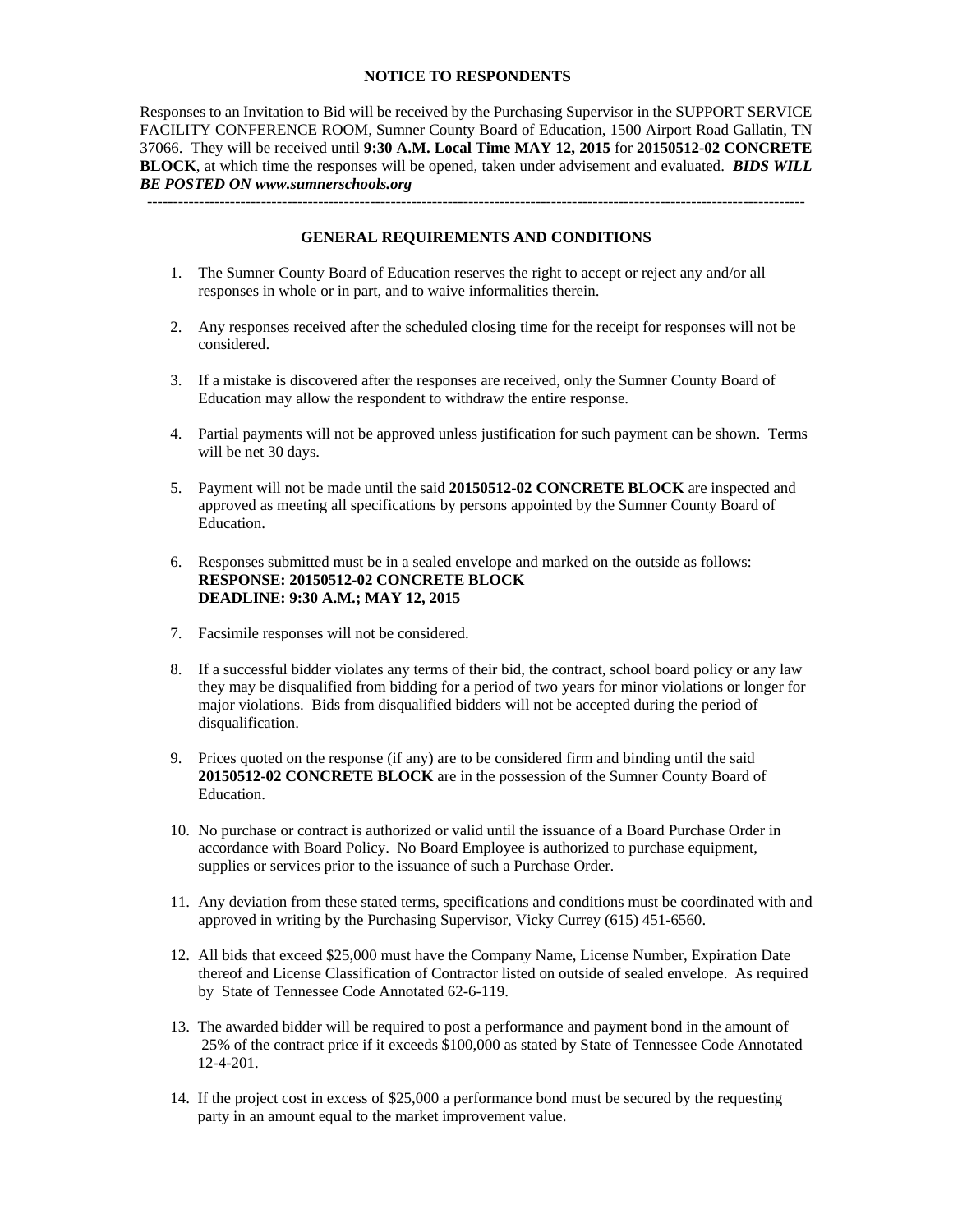# **20150512‐02 CONCRETE BLOCK**

The Sumner County Board of Education, herein known as "School System", is soliciting bids for the purchase of concrete block. The bid is for materials only. Installation shall be complete by School System Maintenance personnel.

Delivery Address: Gallatin High School 700 Dan P. Herron Drive Gallatin, TN 37066

### **Specific Information:**

The School System is soliciting pricing for the following materials and quantities. **All block is to be a sand/tan color**. All items are to be delivered on pallets. The vendor is to include all costs associated with the purchase of the referenced items including but not limited to materials, delivery, pallet fees, etc. Any omission on the part of the vendor will be at its' sole expense.

8" Light Weight, Split‐face Concrete Block Quantity =  $1,800$ 

8" Regular, Light Weight Concrete Block Quantity =  $1,050$ 

8" Split‐face, Corner Concrete Block Quantity = 90

8" Split‐face, Bond Beam Concrete Block Quantity = 40

10' 6" Length x 8" x 8" Concrete Lintels  $Quantity = 3$ 

Type S Mortar Quantity = 60 bags

Sand Quantity =  $8$  ton